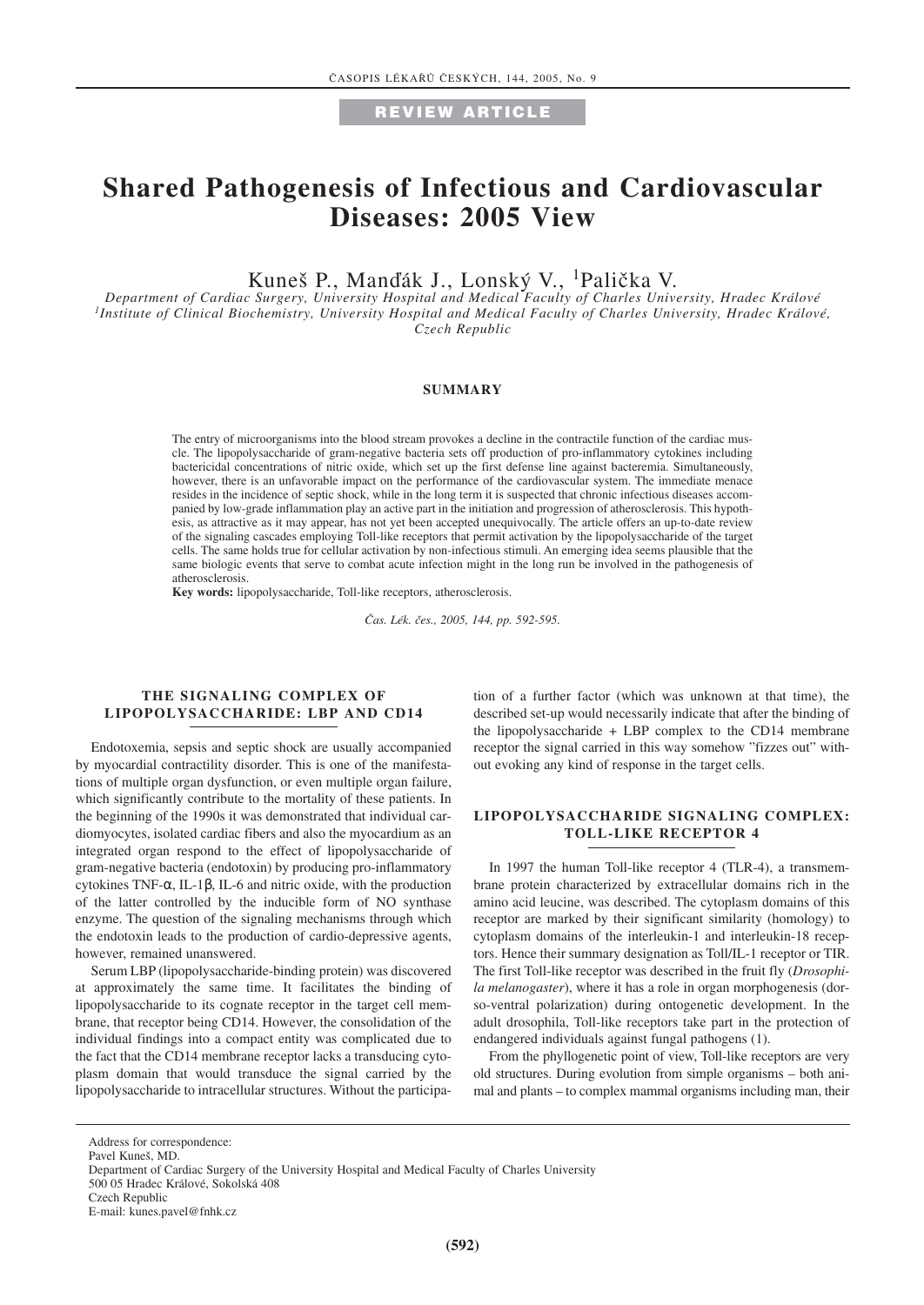

**Fig. 1.** Lipopolysaccharide binds to the CD14 membrane receptor in the target cells through the mediation of the LBP serum protein. CD14 together with LBP and with lipopolysaccharide form a complex with Tolllike receptor-4, to which MD2 protein is attached. The other Toll-like receptors do not need MD2 protein for the activation of intracellular signal transfer. TLR4 activates through the shared cytoplasm domain the TIR of the intracellular adaptation protein referred to as the myeloid differentiation factor 88 (MyD88). Factor MyD88 concentrates external signals transduced by Toll-like receptors and interleukin-1β and interleukin-18 receptors. The adaptation protein MyD88 binds and activates the IRAK-4 enzyme (kinase), joined by the signaling mediator TRAF-6. Cytoplasm components form their own entity, which separates from the original transmembrane complex. This is followed by phosphorylation of cytoplasm proteins TAK1 (TGF-β-activated kinase 1) and TAB2 (TAK1-binding protein 2). The next step is activation and phosphorylation of IKK kinase. The inactive form of IKK retains the NF-κB transcription factor in the cytoplasm. Activated IKK splits off the IκB-α inhibition unit. The IκB-α inhibition protein is thus separated from the NF-κB factor. The released NF-κB transcription factor passes from the cytoplasm into the cellular nucleus. There it induces synthesis of proinflammatory cytokines, chemokines and adhesive molecules. *Diagram drawn by Pavel Îáãek, MD., Ph.D.*

form has remained substantially unchanged (2). Human genome analysis has identified 10 Toll-like receptors (3). From the point of view of cardiovascular pathology, TLR2 and TLR4 are especially important. It may be claimed, albeit with admissible simplification, that namely TLR4 is that "missing link" which, following the binding of the lipopolysaccharide + LBP complex to the CD14 membrane receptor, provides for the transfer of the lipopolysaccharide-borne signal into the intracellular space (4). And it makes no difference whether the lipopolysaccharide circulates in the blood stream in an isolated form (endotoxemia) or as a part of the cellular walls of gramnegative bacteria (bacteremia). In both cases the intracellular signal transfer is mediated by the activation and phosphorylation of a number of cytoplasm proteins. The most important ones include IRAK-4 (IL-1 activated kinase), TRAF-6 (TNF receptor-associated factor) and IKK (IκB kinase). The last listed enzyme separates the IκB inhibition component from the cytoplasm form of the transcription factor NF-κB. The free factor NF-κB (nuclear factor kappa-B) passes from the cytoplasm into the nucleus of the cell. In the target cells – most often monocytes and neutrophils, but also in endothelial cells, smooth muscle cells of vascular walls, cardiomyocytes, fibroblasts and other cell populations - this starts the synthesis of pro-inflammatory cytokines, chemokines and adhesive molecules. The concert of individual partial steps then induces the transfer (transendothelial migration) of inflammation-activated leukocytes from the blood stream into the interstitial space of organs exposed to, or already assaulted by, pathogenic microorganisms (5, 6).

#### **LIPOPOLYSACCHARIDE: SHARED MOLECULE OF GRAM-NEGATIVE BACTERIA**

The innate immune system has only a surprisingly limited number of membrane receptors or receptor complexes available for the recognition of a surprisingly large number of pathogenic microorganisms – bacterial, viral and fungal – against which it launches a defensive, antigen non-specific immune response (7). The efficacy of this "immunity software" is founded on elegant simplicity. The limited number of membrane receptors called, as a group, pattern recognition receptors (PRRs), need not identify individual microorganisms. The object of recognition by PRRs is shared molecular structures of pathogenic microorganisms referred to as pathogen-associated molecular patterns (PAMPs). An example of one such shared molecular structure, or PAMP, is the lipopolysaccharide of gram-negative bacteria. Mechanisms of the innate immune system, specifically PRRs, do not discriminate whether the lipopolysaccharide whose presence they have just detected belongs to *Escherichia coli, Salmonella typhi* or to a totally different type of gram-negative bacteria*.* Such discrete tuning of the defensive reaction is the domain of the mechanisms of the adaptive, antigen specific immune response.

#### **TOLL-LIKE RECEPTORS: DETECTION OF IMMINENT DANGER**

The common imperative of defense reactions is the early recognition of imminent danger. This danger (danger signal) is represented at the general level by PAMPs molecules and is registered by PRRs membrane receptors. Typical representatives of PRRs are the already mentioned Toll-like receptors (8). TLR4 recognizes the lipopolysaccharide of gram-negative bacteria; TLR2 recognizes peptidoglykan and/or the lipoteichoic acid of gram-positive bacteria (9). Toll-like receptors are not, at the same time, restricted in any way to identify molecules shared by pathogenic microorganisms. PAMPs of an endogenous origin are themselves a danger signal. An interesting example is the heat shock protein or stress protein HSP60 (10). The status of this stress protein as a molecule signaling imminent danger to the organism is unique in many aspects. HSP60 of an endogenous nature is released from autogenous necrotic cells. This is highly homologous with HSP60 of exogenous origin, found in the membranes of many pathogenic or conditionally pathogenic microorganisms. *Chlamydia pneumoniae, Helicobacter pylori* or *Porphyromonas gingivalis* carry in their cellular walls a mutually close bacterial HSP60. All the above-listed microbial agents are suspected of participating in the pathogenesis of atherosclerosis that is mediated by their stress proteins HSP60. Both bacterial HSP60 and human HSP60 are identically recognized by Toll-like receptor-4 (11). To a certain degree, Toll-like receptor-2 also takes part in this process (12). Irrespective of its origin – endogenous versus exogenous – HSP60 utilizes, through the mediation of TLR4, the same signaling cascades activating an innate immune response as does lipopolysaccharide. Purely endogenous agents taking part through TLR4 in the activation of the innate immune response, contributing simultaneously to the pathogenesis of atherosclerosis, are fibrinogen and fibronectin (13, 14)*.*

From the point of view of cardiovascular pathology, the abovementioned leads to the following findings:

- TLR2 and TLR4 are expressed by cardiac muscle cells (15, 16).
- Their activation is linked to the progression of atherosclerosis (17, 18).
- Their activation is induced both by pathogenic microorganisms, and by endogenous agents, especially heat shock protein HSP60, and, besides fibrinogen and fibronectin, also especially by oxidized forms of low-density lipoproteins (oxLDL) (19).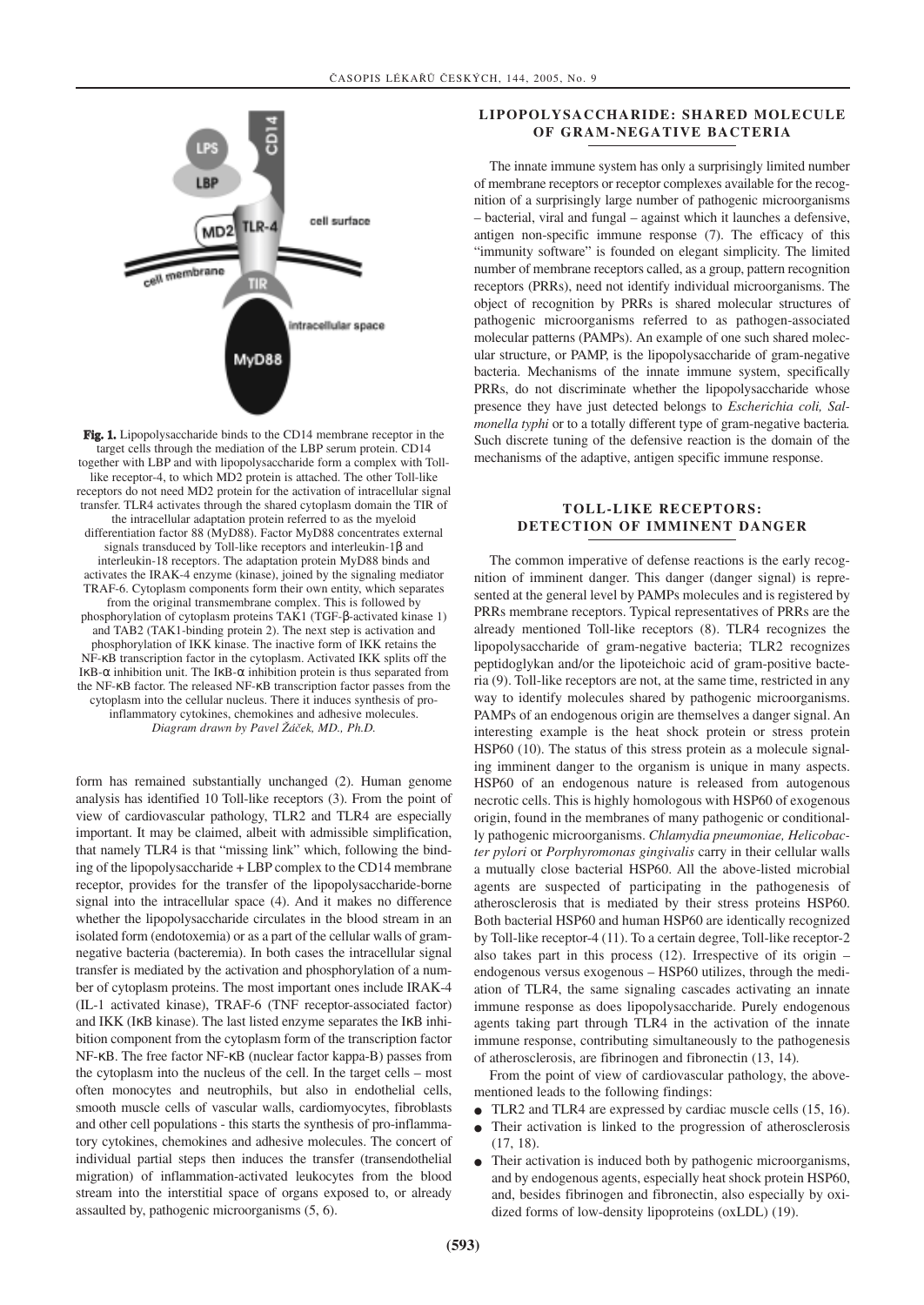#### **TOLL-LIKE RECEPTORS AND GENERALIZED INFLAMMATORY REACTION**

At the level of the whole organism, Toll-like receptors are activated in severely traumatized patients and in patients in septic shock (20, 21). Their activation also occurs in patients after openheart surgery. In the immediate post-operative period, this group of patients manifests stronger or weaker symptoms of multiple organ dysfunction. These may develop without concomitant infectious complications (22). Such status is referred to as the "sepsis-like syndrome". It is induced by contact activation of the blood flowing through the heart-lung machine, by myocardial ischemia and reperfusion during surgical handling of this organ, and by ischemia of the splanchnic bed and passage of endotoxin or directly of intestinal microbial flora into system circulation (23). The individual genetic disposition of each individual (24), and the effect of controllable factors like cardiac output, oxygenation of arterial blood during artificial pulmonary ventilation and especially during spontaneous breathing, perioperative and postoperative blood loss, stability or instability of blood pressure and the quality of other organ functions, decide whether the systemic inflammatory response syndrome (SIRS) remains restricted to laboratory deviations only, or whether it acquires any of the unfavorable clinical forms (25). Once clinical manifestations of multi-organ failure appear, the first and most frequently affected organs are the heart and lungs (26, 27). In principle, it makes no difference whether multi-organ failure has been induced by an infectious or non-infectious complication (28). An infectious complication, however, often changes the multiple organ dysfunction syndrome into the multiple organ failure syndrome (29)*.*

## **TOLL-LIKE RECEPTORS IN THE PATHOGENESIS OF ATHEROSCLEROSIS**

A new finding has been included into the spectrum of lipopolysaccharide effects on the cardiovascular system: TLR2 and TLR4 induce the activation of intracellular signaling pathways, converging into the process of translocation of the transcription factor NF-κB from the cytoplasm into the cellular nucleus. These routes also lead to the progression of atherosclerosis (30) and to ischemic/reperfusion injury of the myocardium (31). The whole course of atherosclerotic disease is accompanied by the described intracellular events, from compensatory arterial remodeling (32), to sudden cardiac or cerebral vascular accidents evoked by the destabilization of atherosclerotic plaque (33), to patient response to statin treatment (34). Intracellular signaling mechanisms induced by the activation of Toll-like receptors may be exploited, with the same effect, both by exogenous (infectious) agents, and by endogenous (non-infectious) agents. During acute and chronic infections, autogenous as well as bacterial stress proteins are activated. Simultaneously, oxidation stress escalates under the influence of bactericidal mechanisms. The same mechanisms are also triggered by a number of non-infectious stimuli. These include not only injuries and various surgical interventions but also arterial hypertension, lipoprotein metabolism disorders and mental stress (35). Thus the infection theory of atherosclerosis is regaining ground, after having at first been embraced with enthusiasm and then, for a transient period, approached with some doubt, in the form of a logically and objectively defined compromise. The ability of the organism to protect itself against infectious agents – that is the ability of the organism to survive – may be achieved, under the concomitant influence of an array of classical or traditional risk factors, only at the cost of development and progression of atherosclerosis (36). Phylogenetically old mechanisms of the innate immune response, which

include serum protein LBP, membrane receptor CD14, Toll-like receptors and the transcription factor NF-κB, save the lives of individuals threatened by infectious diseases (37, 38). However, the activation of the mentioned mechanisms on a disproportionate scale – "at the wrong time and in the wrong place" – may lead to a sudden collapse of the circulatory system, as in the case of septic shock (39), or to a gradual progression of atherosclerosis, including its fatal complications of acute cardiovascular or cerebrovascular events (40).

#### **Abbreviations**

CD14 - membrane receptor for polysaccharide

| <b>HSP60</b>     | - heat shock protein                       |
|------------------|--------------------------------------------|
| IKK              | - IKB kinase                               |
| IRAK-4           | - IL-1 activated kinase                    |
| LBP              | - lipopolysaccharide-binding protein       |
| LPS.             | - lipopolysaccharide                       |
| $NF - \kappa B$  | - nuclear factor kappa B                   |
| oxLDL            | - oxidized form of low-density lipoprotein |
| <b>PAMPs</b>     | - pathogen-associated molecular patterns   |
| PRRs             | - pattern recognition receptors            |
| <b>SIRS</b>      | - systemic inflammatory response syndrome  |
| TAB <sub>2</sub> | - TAK1-binding protein 2                   |
| TAK1             | - TGF-β-activated kinase 1                 |
| TIR              | - Toll/interleukin-1 receptor              |
| TLR.             | - Toll-like receptor                       |
| TLR4             | - human Toll-like receptor 4               |
| TRAF-6           | - TNF receptor-associated factor           |
|                  |                                            |

#### **REFERENCES**

- 1. **Medzhitov, R., Preston-Hurlburt, P., Janeway, C. A. Jr.:** A human homologue of the drosophila Toll protein signals activation of adaptive immunity. Nature, 1997, 388, pp. 394-397.
- 2. **Zhang, G., Ghosh, S.:** Toll-like receptor-mediated NF-κB activation: a phylogenetically conserved paradigm in innate immunity. J. Clin. Invest., 2001, 107, pp. 13-19.
- 3. **Rock, F. L., Hardiman, G., Timans, J. C., et al.:** A family of human receptors structurally related to *Drosophila.* Toll. Proc. Natl. Acad. Sci. USA, 1998, 95, pp. 588-593.
- 4. **Muta, T., Takeshige, K.:** Essential roles of CD14 and lipopolysaccharide-binding protein for activation of Toll-like receptor (TLR) 2 as well as TLR4. Reconstruction of TLR2- and TLR4-activation by distinguishable ligands in LPS preparations. Eur. J. Biochem., 2001, 268, pp. 4580-4589.
- 5. **Sato, A., Iwasaki, A.:** Induction of antiviral immunity requires Tolllike receptor signaling in both stromal and dendritic cell compartments. Proc. Natl. Acad. Sci. USA, 2004, 101, pp. 16274-16279.
- 6. **Bellocchio, S., Montagnoli. C., Bozza, S., et al.:** The contribution of the Toll-like/IL-1 receptor superfamily to innate and adaptive immunity to fungal pathogens in vivo. J. Immunol., 2004, 172, pp. 3059-3069.
- 7. **Vasselon, T., Detmers, P. A.:** Toll receptors: a central element in innate immune responses. Infect. Immun., 2002, 70, pp. 1033-1041.
- 8. **Akira, S., Hemmi, H.:** Recognition of pathogen-associated molecular patterns by TLR family. Immunol. Lett., 2003, 85, pp 85-95.
- 9. **Ozinsky, A., Underhill, D. M., Fontenot, J. D., et al.:** The repertoire for pattern recognition of pathogens by the innate immune system is defined by cooperation between Toll-like receptors. Proc. Natl. Acad. Sci. USA, 2000, 97, pp. 13766-13771.
- 10. **Ohashi, K., Burkart, V., Flohé, S., Kolb, H.:** Cutting edge: Heat shock protein 60 is a putative endogenous ligand of the Toll-like receptor-4 complex. J. Immunol., 2000, 164, pp. 558-561.
- 11. **Bulut, Y., Faure, E., Thomas, L., et al.:** Chlamydial heat shock protein 60 activates macrophages and endothelial cells through Toll-like receptor-4 and MD2 in a MyD88-dependent pathway. J. Immunol., 2002, 168, pp. 1435-1440.
- 12. **Vabulas, R. M., Ahmad-Nejad, P., da Costa, C., et al.:** Endocytosed HSP60s use Toll-like receptor-2 (TLR2) and TLR4 to activate the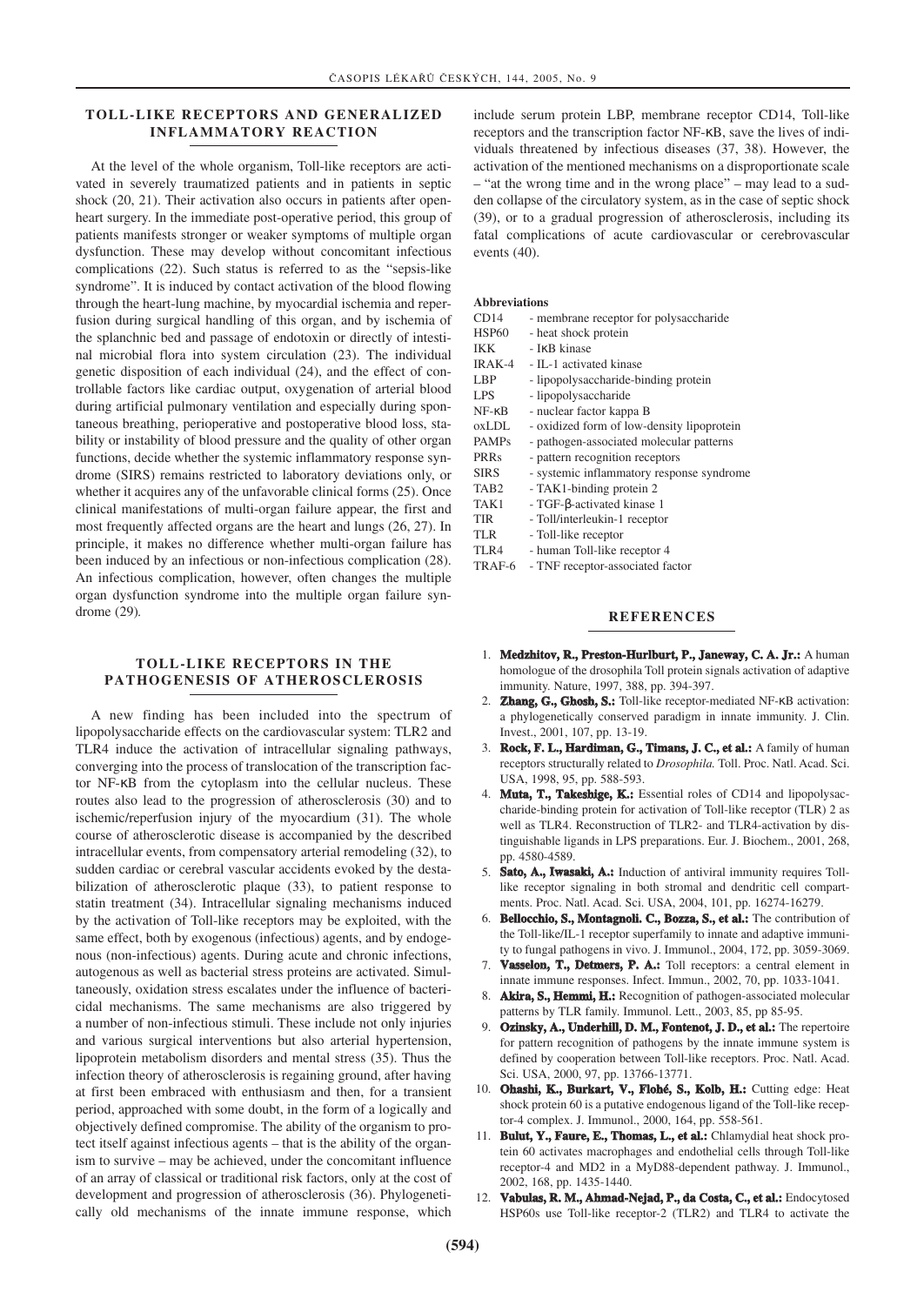Toll/interleukin-1 receptor signaling pathway in innate immune cells. J. Biol. Chem., 2001, 276, pp. 31332-31339.

- 13. **Smiley, S. T., King, J. A., Hancock, W. W.:** Fibrinogen stimulates macrophage chemokine secretion through Toll-like receptor-4. J. Immunol., 2001, 167, pp. 2887-2894.
- 14. **Okamura, Y., Watari, M., Jerud, E. S., et al.:** The extra domain A of fibronectin activates Toll-like Receptor 4. J. Biol. Chem., 2001, 276, pp. 10229-10233.
- 15. **Frantz, S., Kobzik, L., Kim, Y. D., et al.:** Toll4 (TLR4) expression in cardiac myocytes in normal and failing myocardium. J. Clin. Invest., 1999, 104, pp. 271-280.
- 16. **Frantz, S., Kelly, R. A., Bourcier, T.:** Role of TLR2 in the activation of nuclear factor κB by oxidative stress in cardiac myocytes. J. Biol. Chem., 2001, 276, pp. 5197-5203.
- 17. **Pasterkamp, G., van Keulen, J. K., de Kleijn, D. P. V.:** Role of Tolllike receptor 4 in the initiation and progression of atherosclerotic disease. Eur. J. Clin. Invest., 2004, 34, pp. 328-334.
- 18. **Schoneveld, A. H., Oude Nijhuis, M. M., van Middelaar, B., et al.:** Toll-like receptor-2 stimulation induces intimal hyperplasia and atherosclerotic lesion development. Cardiovasc. Res., 2005; 66, pp. 162-169.
- 19. **Xu, X. H., Shah, P. K., Faure, E., et al.:** Toll-like receptor-4 is expressed in murine and human lipid-rich atherosclerotic plaques and upregulated by oxidized LDL. Circulation, 2001, 104, pp. 3103-3108.
- 20. **Baumgarten, G., Knuefermann, P., Nozaki, N., et al.:** In vivo expression of proinflammatory mediators in the adult heart after endotoxin administration: the role of Toll-like receptor-4. J. Infect. Dis., 2001, 183, pp. 1617-1624.
- 21. **Murphy, T. J., Paterson, H. M., Mannick, J. A., Lederer, J. A.:** Injury, sepsis, and the regulation of Toll-like receptor responses. J. Leukocyte Biol., 2004, 75, pp. 400-407.
- 22. **Dybdahl, B., Wahba, A., Lien, E. et al.:** Inflammatory response after open-heart surgery. Release of heat-shock protein 70 and signaling through Toll-like receptor-4. Circulation, 2002, 105, pp. 685-690.
- 23. **Raeburn, C. D., Calkins, C. M., Zimmerman, M. A. et al.:** Toll-like receptors and surgical disease. Surgery, 2002, 131, pp. 477-483.
- 24. **Schippers, E. F., van't Veer, C., van Voorden, S. et al.:** TNF-α promoter, Nod2 and Toll-like receptor-4 polymorphisms and the in vivo and ex vivo response to endotoxin. Cytokine, 2004, 26, pp. 16-24.
- 25. **Weigand, M. A., Hörner, C., Bardenheuer, H. J., Bouchon, A.:** The systemic inflammatory response syndrome. Best Practice&Res. Clin. Anaesthesiol., 2004, 18, pp. 455-475.
- 26. **Tavener, S. A., Long, E. M., Robbins, S. M. et al.:** Immune cell Tolllike receptor 4 is required for cardiac myocyte impairment during endotoxemia. Circ. Res., 2004, 95, pp. 700-707.
- 27. **Guillot, L., Balloy, V., McCormack, F. X. et al.:** The immunostimulatory activity of the lung surfactant protein-A involves Toll-like receptor-4. J. Immunol., 2002, 168, pp. 5989-5992.
- 28. **Meng, X., Ao, L., Song, Y. et al.:** Signaling for myocardial depression in hemorrhagic shock: roles of Toll-like receptor 4 and p55 TNF-α receptor. Am. J. Physiol., 2005, 288, pp. R600-R606.
- 29. **Calvano, J. E., Agrese, D. M., Um, J. Y. et al.:** Modulation of the lipopolysaccharide receptor complex (CD14, TLR4, MD-2) and Tolllike receptor-2 in systemic inflammatory response syndrome-positive patients with and without infection: relationship to tolerance. Shock, 2003, 20, pp. 415-419.
- 30. **Monaco, C., Andreakos, E., Kiriakidis, S. et al.:** Canonical pathway of nuclear factor-κB activation selectively regulates pro-inflammatory and prothrombotic responses in human atherosclerosis. Proc. Natl. Acad. Sci. USA, 2004, 101, pp. 5634-5639.
- 31. **Chong, A. J., Shimamoto, A., Hampton, C. R. et al.:** Toll-like receptor 4 mediates ischemia/reperfusion injury of the heart. J. Thorac. Cardiovasc. Surg., 2004, 128, pp. 170-179.
- 32. **Hollestelle, S. C. G., de Vries, M. R., van Keulen, J. K. et al.:** Tolllike receptor 4 is involved in outward arterial remodeling. Circulation, 2004, 109, pp. 393-398.
- 33. **Edfeldt, K., Swedenborg, J., Hansson, G. K., Yan, Z.:** Expression of Toll-like receptors in human atherosclerotic lesions: a possible pathway for plaque activation. Circulation, 2002, 105, pp. 1158-1161.
- 34. **Boekholdt, S. M., Agema, W. R., Peters, R. J. et al.:** Variants of Tolllike receptor 4 modify the efficacy of statin therapy and the risk of cardiovascular events. Circulation, 2003, 107, pp. 2416-2421.
- 35. **Michelsen, K. S., Doherty, T. M., Shah, P. K., Arditi, M.:** TLR signaling: An emerging bridge from innate immunity to atherosclerosis. J. Immunol., 2004, 173, pp. 5901-5907.
- 36. **Tobias, P., Curtiss, L. K.:** The immune system and atherogenesis. Paying the price for pathogen protection: Toll receptors in atherogenesis. J. Lipid Res., 2005, 46, pp. 404-411.
- 37. **Nau, G. J., Schlesinger, A., Richmond, J. F. L., Young, R. A.:** Cumulative Toll-like receptor activation in human macrophages treated with whole bacteria. J. Immunol., 2003, 170, pp. 5203-5209.
- 38. **Weiss, D. S., Raupach, B., Takeda, K. et al.:** Toll-like receptors are temporally involved in host defense. J. Immunol., 2004, 172, pp. 4463- 4469.
- 39. **Knuefermann, P., Nemoto, S., Baumgarten, G. et al.:** Cardiac inflammation and innate immunity in septic shock. Is there a role for Toll-like receptors? Chest, 2002, 121, pp. 1329-1336.
- 40. **Arroyo-Espliguero, R., Avanzas, P., Jeffery, S., Kaski, J. C.:** CD14 and Toll-like receptor 4: a link between infection and acute coronary events? Heart, 2004, 90, pp. 983-988.

*Supported by Teaching Hospital Research Project No. MZO 00179906*

Translation: Nada Abdallaová